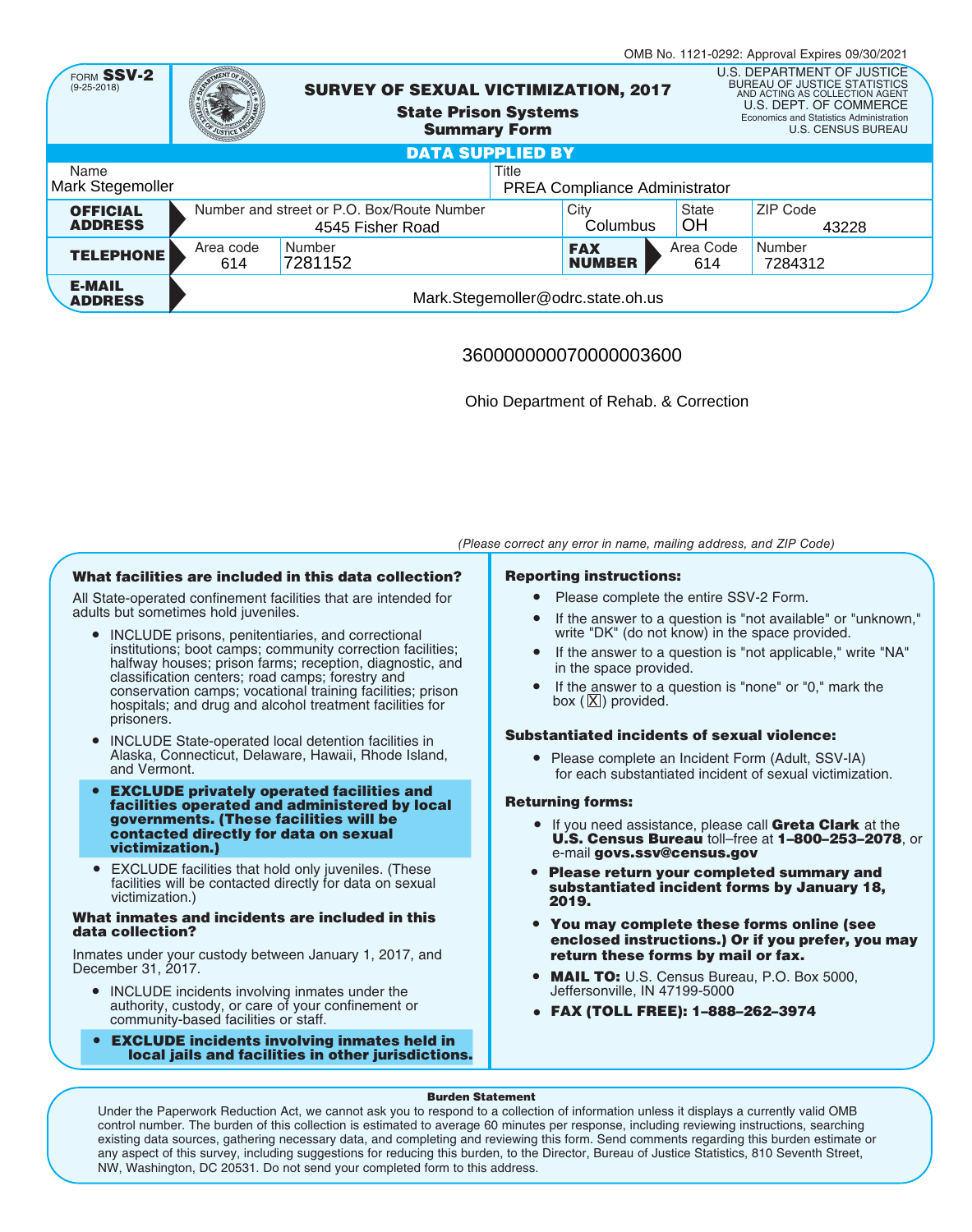## Section I – INMATE–ON–INMATE SEXUAL VICTIMIZATION

## DEFINITIONS

The survey utilizes the definition of "sexual abuse" as provided by 28 C.F.R. §115.6 in the National Standards to Prevent, Detect, and Respond to Prison Rape (under the Prison Rape Elimination Act of 2003). For purposes of SSV, sexual abuse is disaggregated into three categories of inmate-on-inmate sexual victimization. These categories are:

## NONCONSENSUAL SEXUAL ACTS

Sexual contact of any person without his or her consent, or of a person who is unable to consent or refuse;

## AND

● Contact between the penis and the vulva or the penis and the anus including penetration, however slight;

OR

● Contact between the mouth and the penis, vulva, or anus;

OR

● Penetration of the anal or genital opening of another person, however slight, by a hand, finger, object, or other instrument.

## ABUSIVE SEXUAL CONTACT

Sexual contact of any person without his or her consent, or of a person who is unable to consent or refuse;

### AND

- Intentional touching, either directly or through the clothing, of the genitalia, anus, groin, breast, inner thigh, or buttocks of any person.
- EXCLUDE incidents in which the contact was incidental to a physical altercation.

## SEXUAL HARASSMENT

Repeated and unwelcome sexual advances, requests for sexual favors, or verbal comments, gestures, or actions of a derogatory or offensive sexual nature by one inmate directed toward another.

#### 1. Does your State prison system record allegations of inmate-on-inmate NONCONSENSUAL SEXUAL ACTS?

### $_{01}$   $\overline{\mathbf{x}}$  Yes  $\rightarrow$  a. Do you record all reported occurrences, or only substantiated ones?

01 L<sup>x</sup> All

02∟ Substantiated only

#### b. Do you record attempted NONCONSENSUAL SEXUAL ACTS or only completed ones?

- o1 **<u>x</u>** Both attempted and completed
- Completed only 02

 $_{02}$  No  $\rightarrow$  Please provide the definition used by your State prison system for inmate-on-inmate NONCONSENSUAL SEXUAL ACTS in the space below. Use that definition to complete Items 2 and 3.

2. Between January 1, 2017, and December 31, 2017, how many allegations of inmate-on-inmate NONCONSENSUAL SEXUAL ACTS were reported?

**Number reported**  $\ldots \ldots \quad 98 \quad \Box$  None

- If an allegation involved multiple victimizations, count only once.
- Exclude any allegations that were reported as consensual.
- 3. Of the allegations reported in Item 2, how **many were**  $-$  (Please contact the agency or office responsible for investigating allegations of sexual victimization in order to fully complete this form.)  $\frac{98}{\text{ctr}}$  rep<br>**teiding**<br>agins<br>ath

9  $\Box$  None a. Substantiated

● The event was investigated and determined to have occurred, based on a preponderance of the evidence (28 C.F.R. §115.72).

b. Unsubstantiated .

The investigation concluded that evidence was insufficient to determine whether or not the event occurred. 60<br>at e<br>er c<br>29<br>at 0

c. Unfounded . . . . . . . . . .

● The investigation determined that the event did NOT occur.

d. Investigation ongoing .

● Evidence is still being gathered, processed or evaluated, and a final determination has not yet been made.

 $\Box$  None

□ None

 $\square$  None

60

29

0

e. TOTAL (Sum of Items 3a through 3d None 98

● The total should equal the number reported in Item 2.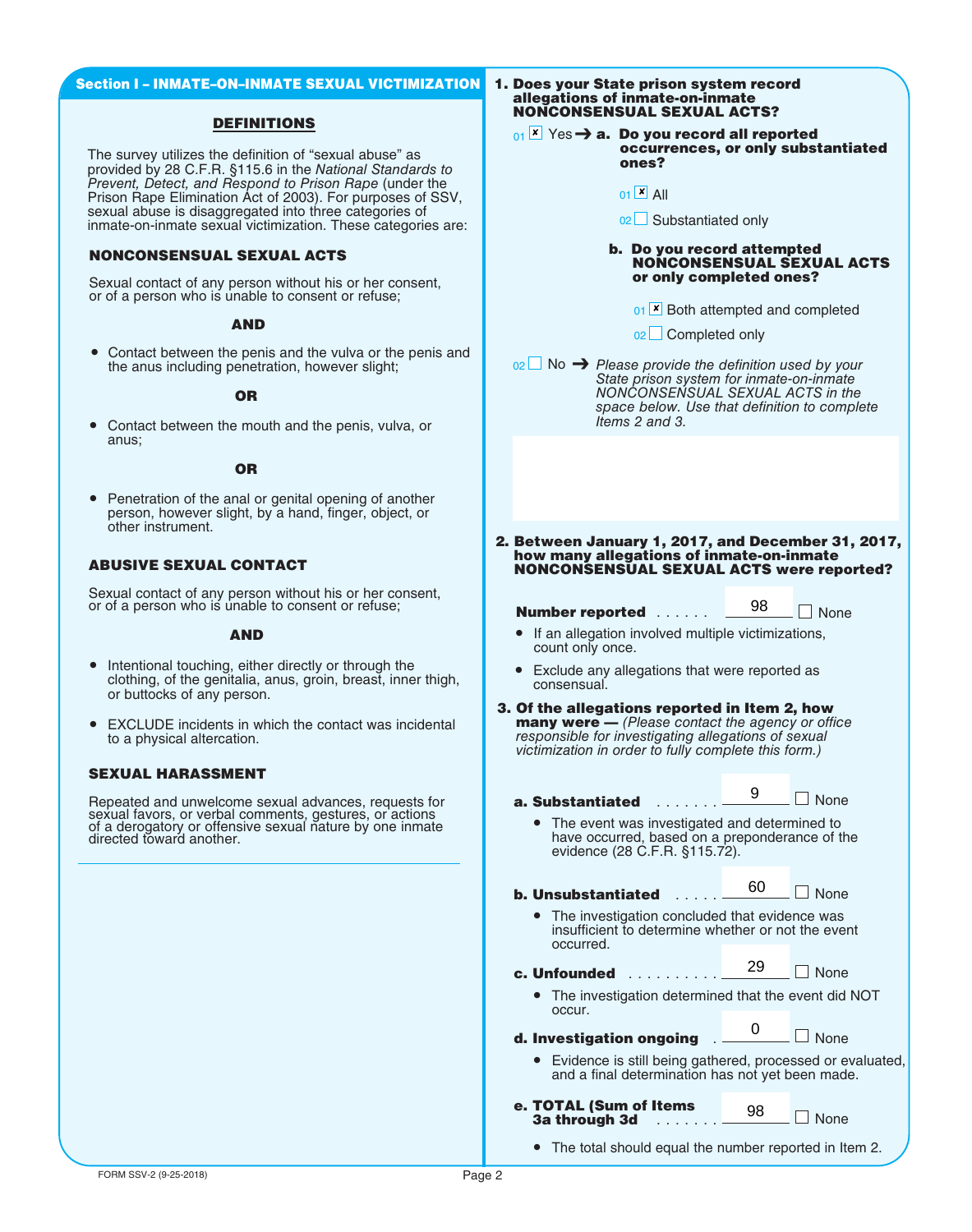| 4. Does your State prison system record                                                                                                                                                                                                                                                                                                                                                                                                                                                                                                                                      | 7. Does your State prison system record                                                                                                                                                                                                                                                                                                                                                                                                                                                                                                                                           |  |  |
|------------------------------------------------------------------------------------------------------------------------------------------------------------------------------------------------------------------------------------------------------------------------------------------------------------------------------------------------------------------------------------------------------------------------------------------------------------------------------------------------------------------------------------------------------------------------------|-----------------------------------------------------------------------------------------------------------------------------------------------------------------------------------------------------------------------------------------------------------------------------------------------------------------------------------------------------------------------------------------------------------------------------------------------------------------------------------------------------------------------------------------------------------------------------------|--|--|
| allegations of inmate-on-inmate ABUSIVE                                                                                                                                                                                                                                                                                                                                                                                                                                                                                                                                      | allegations of inmate-on-inmate SEXUAL                                                                                                                                                                                                                                                                                                                                                                                                                                                                                                                                            |  |  |
| <b>SEXUAL CONTACT?</b> (See definitions on page 2.)                                                                                                                                                                                                                                                                                                                                                                                                                                                                                                                          | <b>HARASSMENT?</b> (See definitions on page 2.)                                                                                                                                                                                                                                                                                                                                                                                                                                                                                                                                   |  |  |
| 01 $\mathbf{x}$ Yes $\rightarrow$ Can these be counted separately from                                                                                                                                                                                                                                                                                                                                                                                                                                                                                                       | $_{01}$ x Yes $\rightarrow$ Do you record all reported                                                                                                                                                                                                                                                                                                                                                                                                                                                                                                                            |  |  |
| allegations of NONCONSENSUAL                                                                                                                                                                                                                                                                                                                                                                                                                                                                                                                                                 | allegations or only substantiated                                                                                                                                                                                                                                                                                                                                                                                                                                                                                                                                                 |  |  |
| <b>SEXUAL ACTS?</b>                                                                                                                                                                                                                                                                                                                                                                                                                                                                                                                                                          | ones?                                                                                                                                                                                                                                                                                                                                                                                                                                                                                                                                                                             |  |  |
| $01 \times Y$ es                                                                                                                                                                                                                                                                                                                                                                                                                                                                                                                                                             | $01 \times$ All                                                                                                                                                                                                                                                                                                                                                                                                                                                                                                                                                                   |  |  |
| $02 \Box$ No $\rightarrow$ Skip to Item 7.                                                                                                                                                                                                                                                                                                                                                                                                                                                                                                                                   | 02 Substantiated only                                                                                                                                                                                                                                                                                                                                                                                                                                                                                                                                                             |  |  |
| $_{02}$ No $\rightarrow$ Please provide an explanation in the space                                                                                                                                                                                                                                                                                                                                                                                                                                                                                                          | $_{02}$ No $\rightarrow$ Please provide an explanation in the space                                                                                                                                                                                                                                                                                                                                                                                                                                                                                                               |  |  |
| below and then skip to Item 7.                                                                                                                                                                                                                                                                                                                                                                                                                                                                                                                                               | below and then skip to Section II.                                                                                                                                                                                                                                                                                                                                                                                                                                                                                                                                                |  |  |
| 5. Between January 1, 2017, and December 31, 2017,<br>how many allegations of inmate-on-inmate<br><b>ABUSIVE SEXUAL CONTACT were reported?</b><br>90<br><b>Number reported</b><br>None<br>• If an allegation involved multiple victimizations,<br>count only once.<br>Exclude any allegations that were reported as<br>$\bullet$<br>consensual.<br>6. Of the allegations reported in Item 5, how<br><b>many were</b> $-$ (Please contact the agency or office<br>responsible for investigating allegations of sexual<br>victimization in order to fully complete this form.) | 8. Between January 1, 2017, and December 31, 2017,<br>how many allegations of inmate-on-inmate<br><b>SEXUAL HARASSMENT were reported?</b><br>62<br>$\Box$ None<br><b>Number reported</b><br>• If an allegation involved multiple victims or<br>inmate perpetrators, count only once.<br>Exclude any allegations that were reported as<br>consensual.<br>9. Of the allegations reported in Item 8, how<br><b>many were</b> $-$ (Please contact the agency or office<br>responsible for investigating allegations of sexual<br>victimization in order to fully complete this form.) |  |  |
| 17                                                                                                                                                                                                                                                                                                                                                                                                                                                                                                                                                                           | 16                                                                                                                                                                                                                                                                                                                                                                                                                                                                                                                                                                                |  |  |
| None                                                                                                                                                                                                                                                                                                                                                                                                                                                                                                                                                                         | None                                                                                                                                                                                                                                                                                                                                                                                                                                                                                                                                                                              |  |  |
| a. Substantiated                                                                                                                                                                                                                                                                                                                                                                                                                                                                                                                                                             | a. Substantiated                                                                                                                                                                                                                                                                                                                                                                                                                                                                                                                                                                  |  |  |
| 57                                                                                                                                                                                                                                                                                                                                                                                                                                                                                                                                                                           | 38                                                                                                                                                                                                                                                                                                                                                                                                                                                                                                                                                                                |  |  |
| <b>b. Unsubstantiated </b>                                                                                                                                                                                                                                                                                                                                                                                                                                                                                                                                                   | $\Box$ None                                                                                                                                                                                                                                                                                                                                                                                                                                                                                                                                                                       |  |  |
| None                                                                                                                                                                                                                                                                                                                                                                                                                                                                                                                                                                         | <b>b. Unsubstantiated</b>                                                                                                                                                                                                                                                                                                                                                                                                                                                                                                                                                         |  |  |
| 16                                                                                                                                                                                                                                                                                                                                                                                                                                                                                                                                                                           | 8                                                                                                                                                                                                                                                                                                                                                                                                                                                                                                                                                                                 |  |  |
| <b>None</b>                                                                                                                                                                                                                                                                                                                                                                                                                                                                                                                                                                  | None                                                                                                                                                                                                                                                                                                                                                                                                                                                                                                                                                                              |  |  |
| c. Unfounded                                                                                                                                                                                                                                                                                                                                                                                                                                                                                                                                                                 | c. Unfounded                                                                                                                                                                                                                                                                                                                                                                                                                                                                                                                                                                      |  |  |
| 0                                                                                                                                                                                                                                                                                                                                                                                                                                                                                                                                                                            | 0                                                                                                                                                                                                                                                                                                                                                                                                                                                                                                                                                                                 |  |  |
| None                                                                                                                                                                                                                                                                                                                                                                                                                                                                                                                                                                         | $\Box$ None                                                                                                                                                                                                                                                                                                                                                                                                                                                                                                                                                                       |  |  |
| d. Investigation ongoing                                                                                                                                                                                                                                                                                                                                                                                                                                                                                                                                                     | d. Investigation ongoing                                                                                                                                                                                                                                                                                                                                                                                                                                                                                                                                                          |  |  |
| e. TOTAL (Sum of Items                                                                                                                                                                                                                                                                                                                                                                                                                                                                                                                                                       | e. TOTAL (Sum of Items                                                                                                                                                                                                                                                                                                                                                                                                                                                                                                                                                            |  |  |
| 90                                                                                                                                                                                                                                                                                                                                                                                                                                                                                                                                                                           | 62                                                                                                                                                                                                                                                                                                                                                                                                                                                                                                                                                                                |  |  |
| None                                                                                                                                                                                                                                                                                                                                                                                                                                                                                                                                                                         | $\Box$ None                                                                                                                                                                                                                                                                                                                                                                                                                                                                                                                                                                       |  |  |
| 6a through 6d)                                                                                                                                                                                                                                                                                                                                                                                                                                                                                                                                                               | <b>9a through 9d)</b>                                                                                                                                                                                                                                                                                                                                                                                                                                                                                                                                                             |  |  |
| • The total should equal the number reported in                                                                                                                                                                                                                                                                                                                                                                                                                                                                                                                              | • The total should equal the number reported in                                                                                                                                                                                                                                                                                                                                                                                                                                                                                                                                   |  |  |
| Item 5.                                                                                                                                                                                                                                                                                                                                                                                                                                                                                                                                                                      | Item 8.                                                                                                                                                                                                                                                                                                                                                                                                                                                                                                                                                                           |  |  |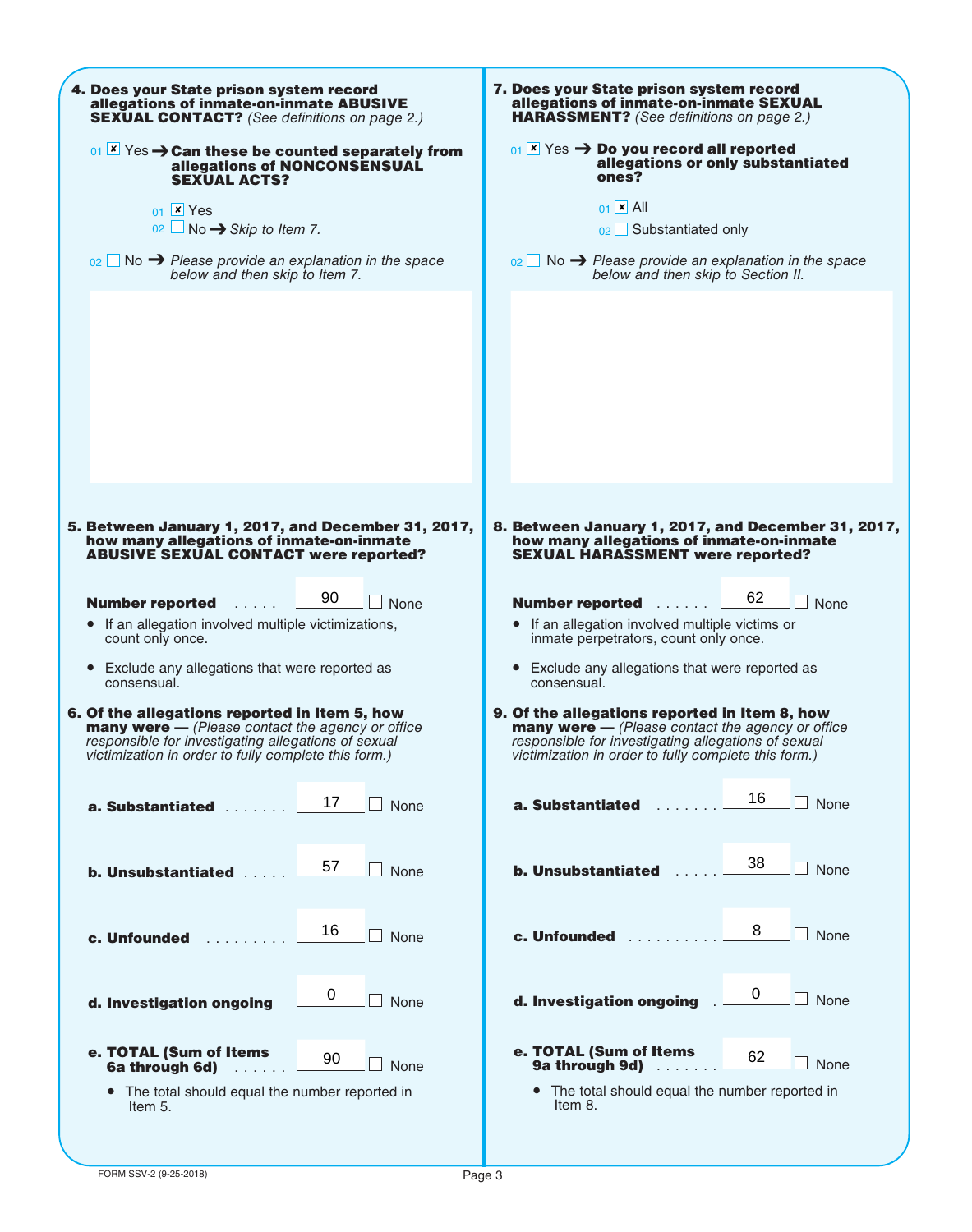## SECTION II STAFF-ON-INMATE SEXUAL ABUSE

## DEFINITIONS

The survey utilizes the definition of "sexual abuse" by a staff member, contractor or volunteer as provided by 28 C.F.R. §115.6 in the National Standards to Prevent, Detect, and Respond to Prison Rape (under the Prison Rape Elimination Act of 2003). For purposes of SSV, sexual abuse is disaggregated into two categories of staff-on-inmate sexual abuse. These categories are:

## STAFF SEXUAL MISCONDUCT

Any behavior or act of sexual nature directed toward an inmate by an employee, volunteer, contractor, official visitor or other agency representative (exclude family, friends or other visitors).

Sexual relationships of a romantic nature between staff and inmates are included in this definition. Consensual or nonconsensual sexual acts include—

● Intentional touching, either directly or through the clothing, of the genitalia, anus, groin, breast, inner thigh, or buttocks that is unrelated to official duties or with the intent to abuse, arouse, or gratify sexual desire;

### OR

● Completed, attempted, threatened, or requested sexual acts;

### OR

Occurrences of indecent exposure, invasion of privacy, or staff voyeurism for reasons unrelated to official duties or for sexual gratification.

## STAFF SEXUAL HARASSMENT

Repeated verbal comments or gestures of a sexual nature to an inmate by an employee, volunteer, contractor, official visitor, or other agency representative (exclude family, friends, or other visitors). Include—

Demeaning references to gender; or sexually suggestive or derogatory comments about body or clothing;

### OR

● Repeated profane or obscene language or gestures.

#### 10. Does your State prison system record allegations of STAFF SEXUAL MISCONDUCT?

#### 01 <mark>X</mark> Yes → Do you record all reported occurrences, or only substantiated ones?

| ∙ X r | ı |
|-------|---|
|       |   |

 $_{02}\bigsqcup$  Substantiated only

 $_{02}$  No  $\rightarrow$  Please provide an explanation in the space below and then skip to Item 13.

11. Between January 1, 2017, and December 31, 2017, how many allegations of STAFF SEXUAL MISCONDUCT were reported?

## **Number reported**  $\ldots \ldots \stackrel{69}{\ldots} \square$  None

- If an allegation involved multiple victimizations, count only once.
- 12. Of the allegations reported in Item 11, how many were - (Please contact the agency or office responsible for investigating allegations of sexual victimization in order to fully complete this form.) 69<br>ctir<br>terge<br>*ns*<br>?<br>?



● The total should equal the number reported in Item 11.